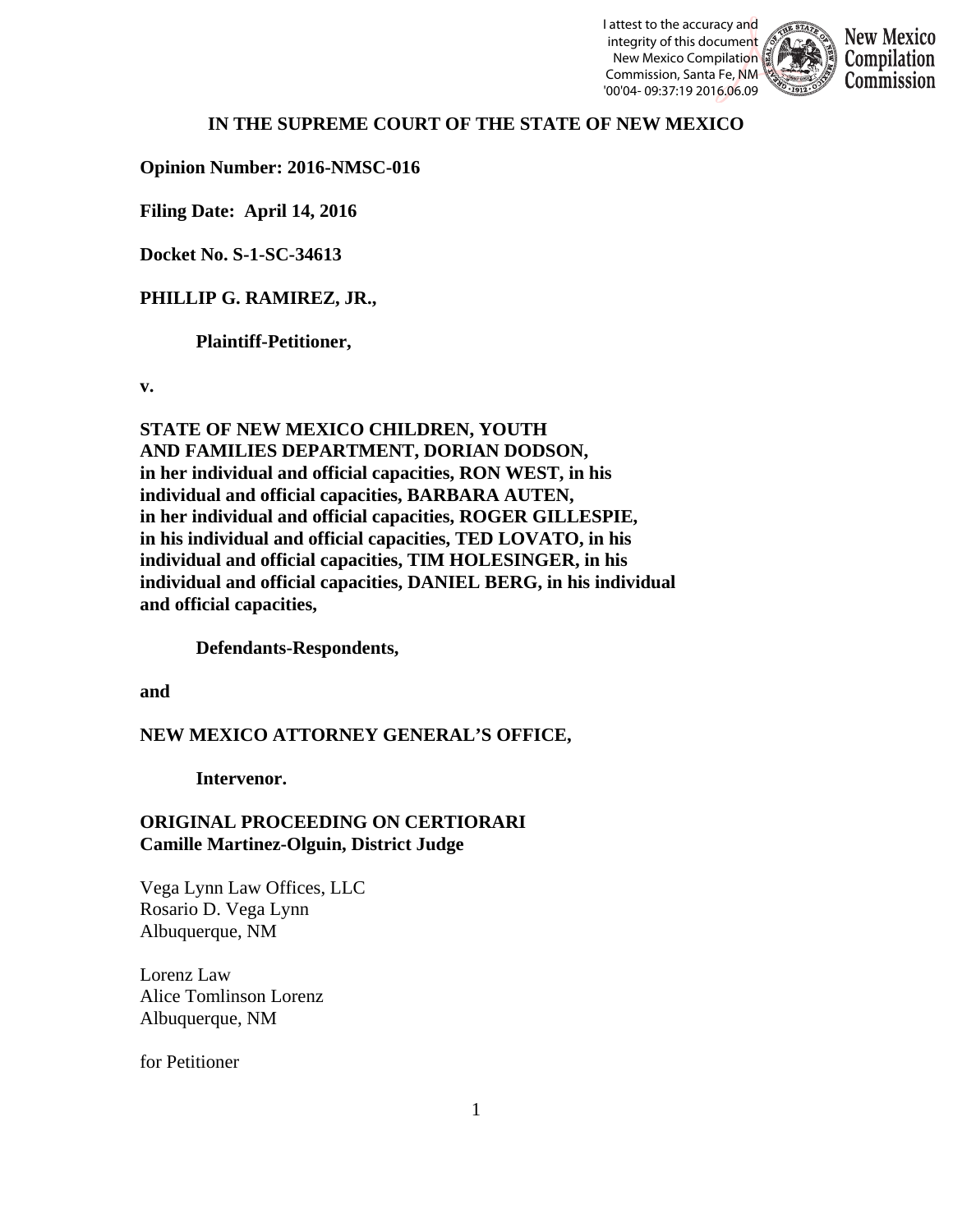Hinkle Shanor, LLP Ellen S. Casey Jaclyn M. McLean Loren S. Foy Santa Fe, NM

for Respondent

Hector H. Balderas, Attorney General Robert David Pederson, Assistant Attorney General Phillip Patrick Baca, Assistant Attorney General Albuquerque, NM

for Intervenor

Serra & Garrity, PC Diane M. Garrity Santa Fe, NM

Reserve Officers Association Samuel F. Wright Washington, DC

Law Office of Thomas G. Jarrard, PLLC Thomas G. Jarrard Spokane, WA

Robert Mitchell Attorney at Law, PLLC Robert W. Mitchell Spokane, WA

for Amicus Curiae Reserve Officers Association of America

Office of the U.S. Attorney Damon P. Martinez, U.S. Attorney Manuel Lucero, Assistant U.S. Attorney Albuquerque, NM

Department of Justice Civil Rights Division Nathaniel S. Pollock Washington, DC

for Amicus Curiae United States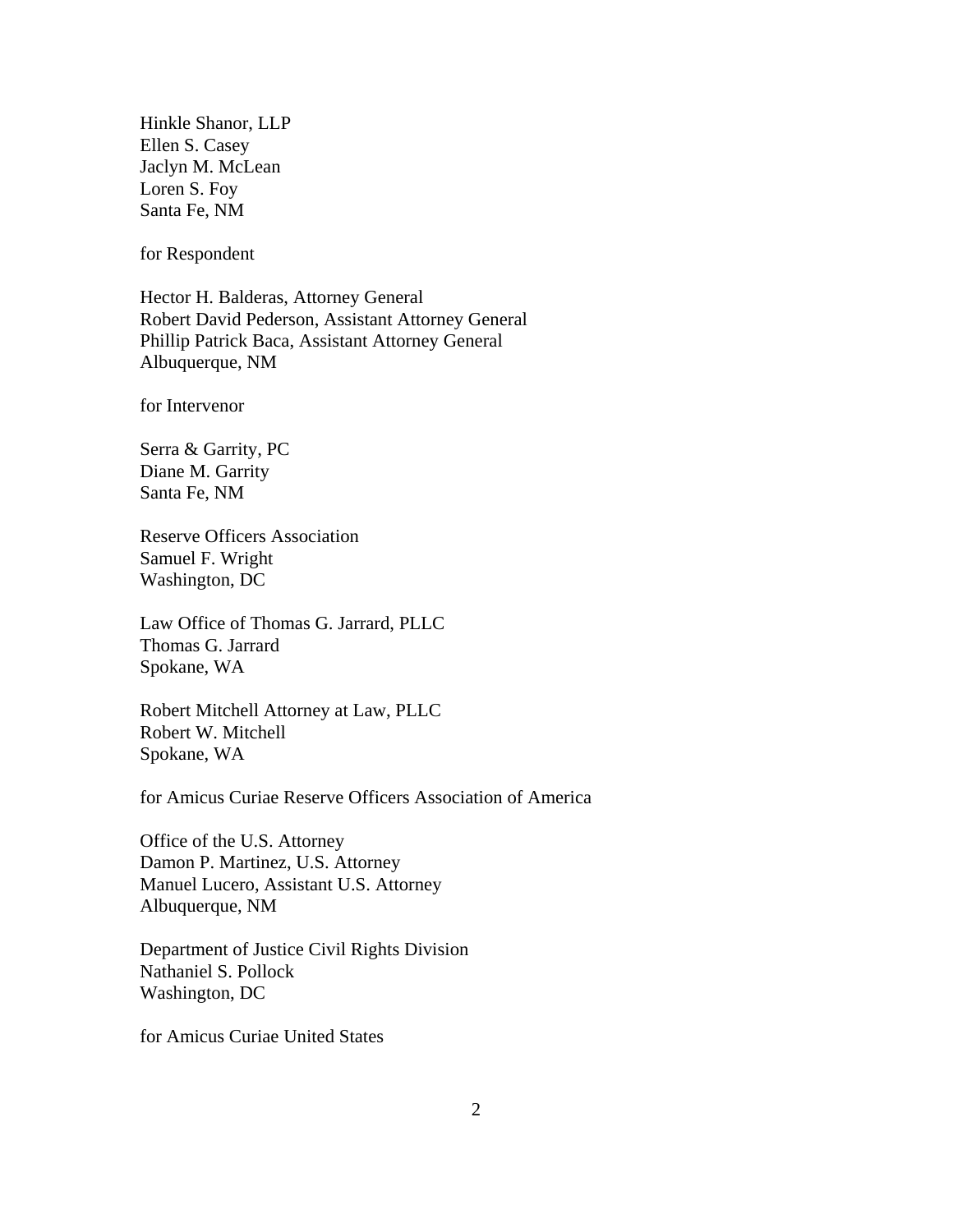Garcia Ives Nowara, LLC George L. Bach Albuquerque, NM

for Amicus Curiae American Civil Liberties Union of New Mexico

#### **OPINION**

#### **NAKAMURA, Justice.**

**{1}** We are called to decide whether a New Mexico National Guard member may assert a claim against the State as employer under the Uniformed Services Employment and Reemployment Rights Act of 1994 (USERRA), 38 U.S.C. §§ 4301-4335 (2012). Phillip Ramirez, a member of the New Mexico Army National Guard, was employed by the New Mexico Children, Youth and Families Department (CYFD). In July 2005, Ramirez was ordered to federal active duty and deployed to Iraq. After Ramirez returned to work in New Mexico, CYFD terminated his employment. Ramirez sued CYFD, asserting a USERRA claim. A jury found that CYFD took adverse employment actions against Ramirez because of his military service and awarded him monetary damages. The Court of Appeals reversed the damages award, concluding that CYFD as an arm of the State was immune to Ramirez's USERRA claim. *Ramirez v. State ex rel. Children, Youth & Families Dep't*, 2014-NMCA-057, ¶¶ 1, 27, 326 P.3d 474, *cert. granted*, 2014-NMCERT-005. We disagree. By enacting NMSA 1978, Section 20-4-7.1(B) (2004), the Legislature specifically extended "[t]he rights, benefits and protections" of USERRA to members of the New Mexico National Guard who are ordered to federal or state active duty for a period of thirty or more consecutive days. In so doing, the Legislature consented to suits brought against state employers who violate the protections guaranteed by USERRA. Accordingly, we reverse and reinstate the district court's judgment and damages award.

### **I. BACKGROUND**

#### **A. USERRA**

**{2}** Congress enacted USERRA to encourage noncareer military service, to minimize disruptions in the lives and communities of those who serve in the uniformed services, and "to prohibit discrimination against persons because of their service in the uniformed services." 38 U.S.C. § 4301(a)(1)-(3). Congress created USERRA pursuant to its War Powers set forth in Article I, Section 8, Clause 11 of the United States Constitution. *Bedrossian v. Nw. Mem'l Hosp.*, 409 F.3d 840, 843-44 & n.2 (7th Cir. 2005). In pertinent part, USERRA provides:

A person who is a member of, applies to be a member of, performs, has performed, applies to perform, or has an obligation to perform service in a uniformed service shall not be denied initial employment, reemployment,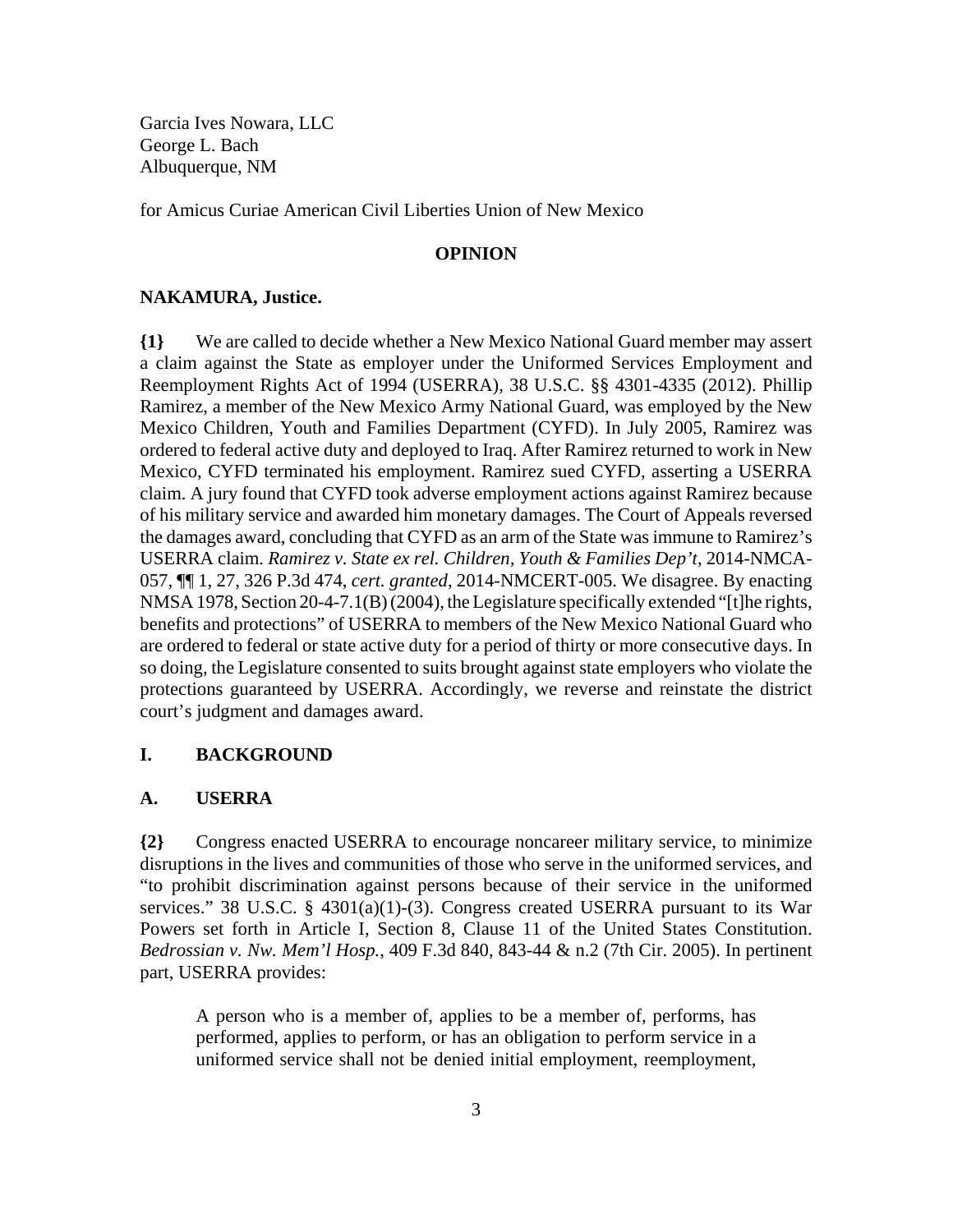retention in employment, promotion, or any benefit of employment by an employer on the basis of that membership, application for membership, performance of service, application for service, or obligation.

38 U.S.C. § 4311(a). USERRA's antidiscrimination rights apply to states as employers. *See* 38 U.S.C. § 4303(4)(A)(iii) (defining the term "employer" to include "a State"). To enforce these guarantees, USERRA creates a private right of action for qualified service members to recover monetary damages against a state as an employer. 38 U.S.C. § 4323(a)(3),  $(d)(1)(B)-(C).$ 

**{3}** Congress originally conferred jurisdiction on the federal district courts to adjudicate USERRA actions brought by private individuals against state employers. Uniformed Services Employment and Reemployment Rights Act of 1994, Pub. L. No. 103-353, 108 Stat. 3149, 3165 (1994) (providing that "[i]n the case of an action against a State as an employer, the appropriate district court is the court for any district in which the State exercises any authority") (current version at 38 U.S.C. § 4323(b)). In *Seminole Tribe of Florida v. Florida*, however, the Supreme Court rejected Congress's authority under the powers granted by Article I of the United States Constitution to abrogate a state's sovereign immunity and subject nonconsenting states to suit in federal court. 517 U.S. 44, 72 (1996). Because Congress enacted USERRA pursuant to its War Powers granted by Article I, Section 8, *Seminole Tribe* cast doubt on the federal courts' jurisdiction to adjudicate USERRA actions for monetary damages against states as employers. *See, e.g.*, *Palmatier v. Mich. Dep't of State Police*, 981 F. Supp. 529, 532 (W.D. Mich. 1997) (dismissing a USERRA claim against the Michigan entities for lack of jurisdiction).

**{4}** In 1998, Congress amended USERRA's jurisdictional provision concerning claims against state employers to provide that "[i]n the case of an action against a State (as an employer) by a person, the action may be brought in a State court of competent jurisdiction in accordance with the laws of the State." Veterans Programs Enhancement Act of 1998, Pub. L. No. 105-368, § 211(a), 112 Stat. 3315, 3329 (1998) (codified as amended at 38 U.S.C. § 4323(b)(2)). With this amendment, Congress sought to channel private USERRA claims against state employers to state courts. *See* 38 U.S.C. § 4323(b)(2). Given this background, Ramirez asserted a USERRA claim against CYFD in New Mexico district court.

### **B. Ramirez's USERRA claim**

**{5}** Ramirez joined the New Mexico National Guard on August 22, 1991. On April 9, 1997, CYFD hired him as a surveillance officer. In November 2005, Ramirez was deployed to Iraq where he led a platoon charged with providing security escort to supply convoys. After his service in Iraq, Ramirez was transferred to Kuwait, where on May 13, 2006, he was promoted to Sergeant First Class. Ramirez returned to Gallup in November 2006.

**{6}** Ramirez resumed employment with CYFD on January 2, 2007 under the supervision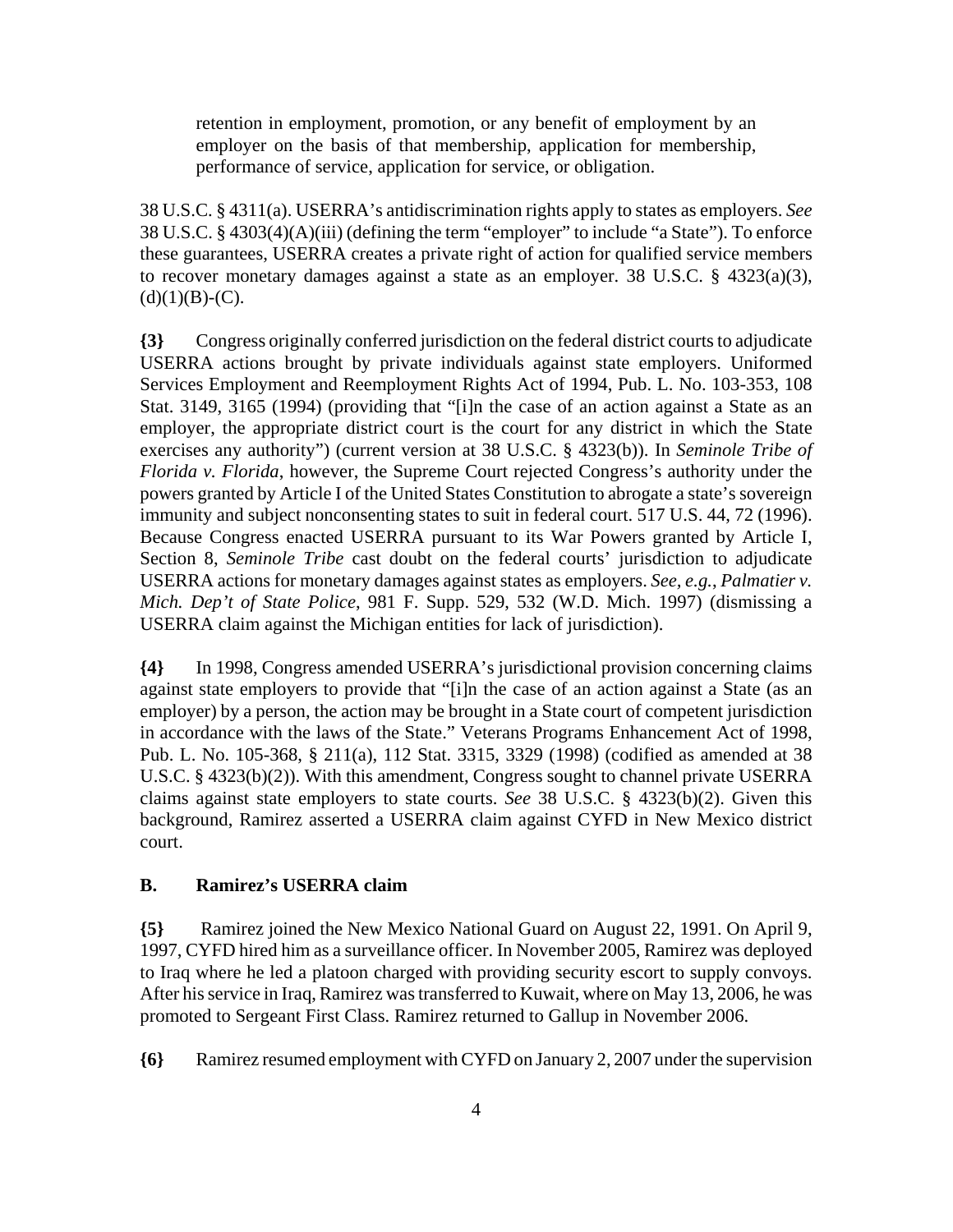of Daniel Berg and Tim Holesinger. Within a few months of his return, Ramirez's relationship with his supervisors deteriorated. Berg and Holesinger allegedly harassed and reprimanded Ramirez for being insubordinate. On May 8, 2008, CYFD terminated his employment.

**{7}** On May 19, 2008, Ramirez filed a lawsuit in the Eleventh Judicial District Court against CYFD, the former secretary of CYFD, Holesinger, Berg, and others at CYFD who supervised Ramirez, alleging a USERRA claim for monetary relief and other claims arising under federal and state law. CYFD moved to dismiss Ramirez's USERRA claim on grounds that, as a state agency, it was immune to USERRA claims brought by private individuals. The record indicates that the district court did not specifically rule on that motion and commenced a jury trial on, inter alia, Ramirez's USERRA claim. During trial, CYFD moved for a directed verdict with respect to the USERRA claim. The district court denied that motion. The jury found that Ramirez's military service was a motivating factor for the adverse employment actions taken by CYFD and returned a verdict in his favor, awarding him \$36,000 in damages for lost earnings. The district court entered the judgment and award in favor of Ramirez.

**{8}** CYFD appealed, and the Court of Appeals reversed. *Ramirez*, 2014-NMCA-057, ¶ 1. In a divided opinion, the Court of Appeals held that CYFD, as a state agency, was immune to Ramirez's USERRA claim. *See id.* The Court of Appeals determined that the Legislature had not waived New Mexico's sovereign immunity with respect to Ramirez's USERRA claim because the Legislature had not spoken with "the requisite specificity required to determine . . . [an] inten[tion] to waive the State's constitutional sovereign immunity to private USERRA suits for damages." *Id.* ¶ 19. The Court of Appeals also held that CYFD was immune to Ramirez's USERRA claim because, in the absence of a state's consent to suit, Congress lacks the power to abrogate a state's sovereign immunity when acting pursuant to its War Powers. *Id.* ¶¶ 17-18.

**{9}** We granted Ramirez's petition for a writ of certiorari to consider whether New Mexico is immune to private USERRA suits for damages, exercising our appellate jurisdiction provided by Article VI, Section 3 of the New Mexico Constitution and NMSA 1978, Section 34-5-14(B) (1972). We also granted the New Mexico Office of the Attorney General's motion to intervene and allowed amicus curiae briefs from the United States, the Reserve Officers Association of America, and the American Civil Liberties Union of New Mexico.

## **II. DISCUSSION**

### **A. State sovereign immunity should be determined at the outset of litigation**

**{10}** The procedural history of Ramirez's USERRA claim in the district court gives us pause. In its motion to dismiss, CYFD argued that the USERRA claim should be dismissed for lack of subject matter jurisdiction because CYFD was immune from suit. CYFD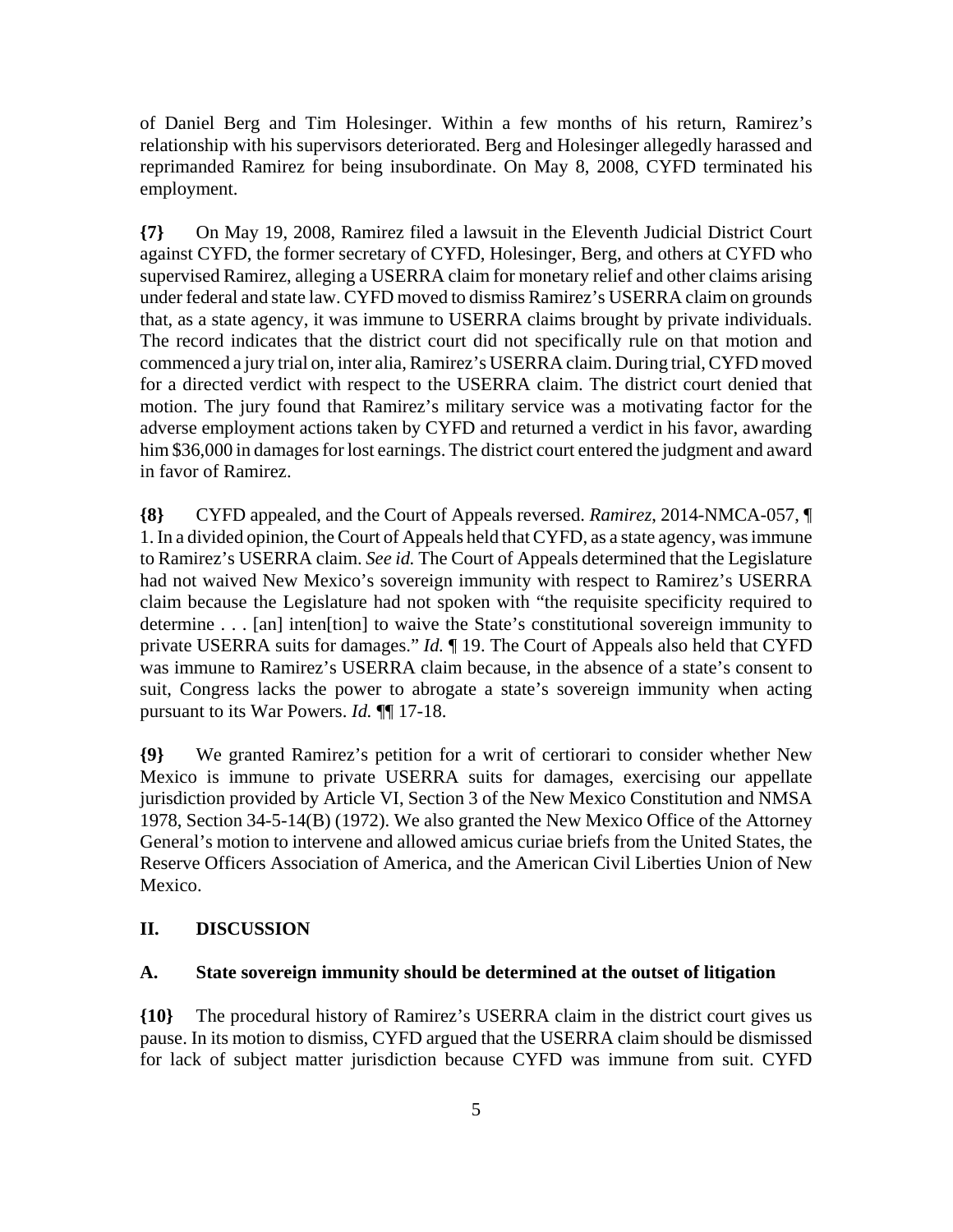requested a hearing on that motion, and the district court held a hearing on February 9, 2010. At the hearing, the district court announced it would issue a written ruling. The record, however, contains no indication that the district court ruled on CYFD's motion, and CYFD maintains that the district court did not so rule.

**{11}** When the State moves to dismiss a plaintiff's claim by raising the affirmative defense of sovereign immunity invoking the lack of subject matter jurisdiction, the district court must rule on that motion before allowing the claim to proceed. *See Gonzales v. Surgidev Corp.*, 1995-NMSC-036, ¶ 12, 120 N.M. 133, 899 P.2d 576 ("Subject matter jurisdiction is [a court's] power to adjudicate the general questions involved in the claim."). This is a matter of both principle and practice. First, sovereign immunity protects the State not only from liability but also from suit. *Fed. Mar. Comm'n v. S.C. State Ports Auth.*, 535 U.S. 743, 766 (2002). Courts may not allow a plaintiff to impose on the State the expense of litigating a claim to which it is immune. *See id.* at 765 ("[S]tate sovereign immunity serves the important function of shielding state treasuries and thus preserving the [state's] ability to govern." (internal quotation marks and citation omitted)). Second, if the State properly invokes its sovereign immunity to a pending claim, "any [ruling] regarding that claim is advisory to the extent that it addresses issues other than immunity." *See Rusk State Hosp. v. Black*, 392 S.W.3d 88, 95 (Tex. 2012). And "[w]e avoid rendering advisory opinions." *City of Las Cruces v. El Paso Elec. Co.*, 1998-NMSC-006, ¶ 18, 124 N.M. 640, 954 P.2d 72. Third, as a matter of judicial administration, if the State raises the defense of sovereign immunity to a claim, that issue should be decided well before the claim goes to a jury—not after a jury has rendered a verdict. *See Gonzales*, 1995-NMSC-036, ¶ 12.

**{12}** In this case, we conclude that the Legislature consented to private USERRA actions for damages. Hence, the risks associated with not deciding a state sovereign immunity defense at the outset did not materialize. Nevertheless, we reiterate that the defense of state sovereign immunity should be adjudicated at the outset of litigation, instead of permitting the issue to be decided after the expense of trial.

## **B. USERRA and state sovereign immunity**

### **1. Standard of review**

**{13}** We review de novo whether New Mexico is immune in its own courts to a claim for damages arising under federal law. *See Manning v. Mining & Minerals Div. of Energy, Minerals & Nat. Res. Dep't*, 2006-NMSC-027, ¶ 9, 140 N.M. 528, 144 P.3d 87. Further, whether the Legislature waived New Mexico's sovereign immunity with respect to USERRA claims filed by private individuals in state court is an issue of statutory interpretation that is also subject to de novo review. *Moongate Water Co. v. City of Las Cruces*, 2013-NMSC-018, ¶ 6, 302 P.3d 405.

# **2. State sovereign immunity and congressional legislation enacted under the War Powers Clause**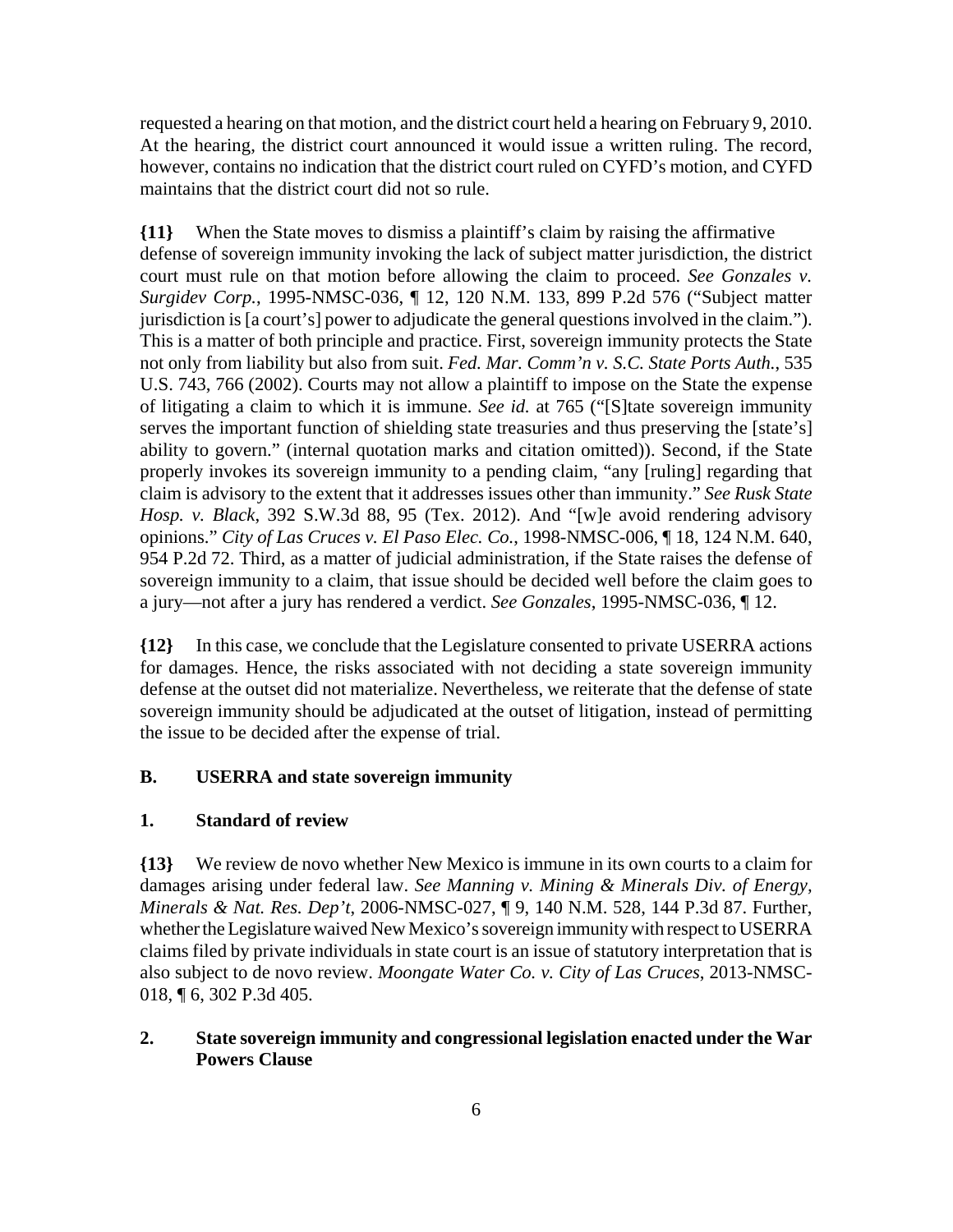**{14}** As framed by the parties, this case principally concerns whether the War Powers Clause grants Congress the power to abrogate a state's sovereign immunity to suit in its own courts. To enforce the rights furnished to private individuals by USERRA against state employers, Congress subjects the states to private actions for money damages in their own courts. *See* 38 U.S.C. § 4323(b)(2). The parties dispute whether this statutory provision is beyond Congress's power to enact.

**{15}** This case concerns New Mexico's sovereign immunity to federal causes of action for monetary damages in its own courts—an immunity that derives from the federal Constitution. *See Alden v. Maine*, 527 U.S. 706, 732-33 (1999) ("Although the sovereign immunity of the States derives at least in part from the common-law tradition, the structure and history of the Constitution make clear that the immunity exists today by constitutional design."); *Cockrell v. Bd. of Regents of N.M. State Univ.*, 2002-NMSC-009, ¶¶ 4-8, 132 N.M. 156, 45 P.3d 876 (discussing *Alden* at length). New Mexico's immunity to suit for damages is a fundamental aspect of its sovereignty and is held by virtue of its "admission into the Union upon an equal footing with the other States." *Alden*, 527 U.S. at 713.

**{16}** Because New Mexico's sovereign immunity is grounded in the federal Constitution, it exists only where the states' sovereign immunity was not relinquished either "by the plan of the Convention or certain constitutional Amendments." *Id.*; *see also* The Federalist No. 81 (Hamilton) ("It is inherent in the nature of sovereignty not to be amenable to the suit of an individual *without its consent. . . .* Unless, therefore, there is a surrender of this immunity in the plan of the convention, it will remain with the States . . . .") (emphasis added). For example, "[i]n ratifying the Constitution, the States consented to suits brought by other States or by the Federal Government." *Alden*, 527 U.S. at 754 (citing *Principality of Monaco v. State of Miss.*, 292 U.S. 313, 328-29 (1934) (collecting cases)).

**{17}** In *Alden*, the Supreme Court addressed the issue of state sovereignty at the Constitutional Convention and specifically examined whether any provision of Article I grants Congress the power to subject nonconsenting states to private suits for damages in their own courts. *See* 527 U.S. at 730-31. The Supreme Court determined that Congress only has such a power "if there is 'compelling evidence' that the States were required to surrender this power to Congress pursuant to the constitutional design." *Id.* at 730-31 (quoting *Blatchford v. Native Vill. of Noatak*, 501 U.S. 775, 781 (1991)). After analyzing the "history, practice, precedent, and the structure of the Constitution," the Supreme Court held that "the States retain immunity from private suit in their own courts, an immunity beyond the congressional power to abrogate by Article I legislation." *Id.* at 754.

**{18}** In *Central Virginia Community College v. Katz*, 546 U.S. 356 (2006), the Supreme Court retreated from the broad holdings of *Seminole Tribe* and *Alden* that nothing in Article I empowers Congress to subject a state to suit by a private party for monetary relief without its consent. *Katz* concluded after looking to the history of the Bankruptcy Clause, U.S. Const. art I, § 8, cl. 4, and bankruptcy legislation considered and enacted in the wake of the Constitution's ratification that the Bankruptcy Clause enables Congress to abrogate state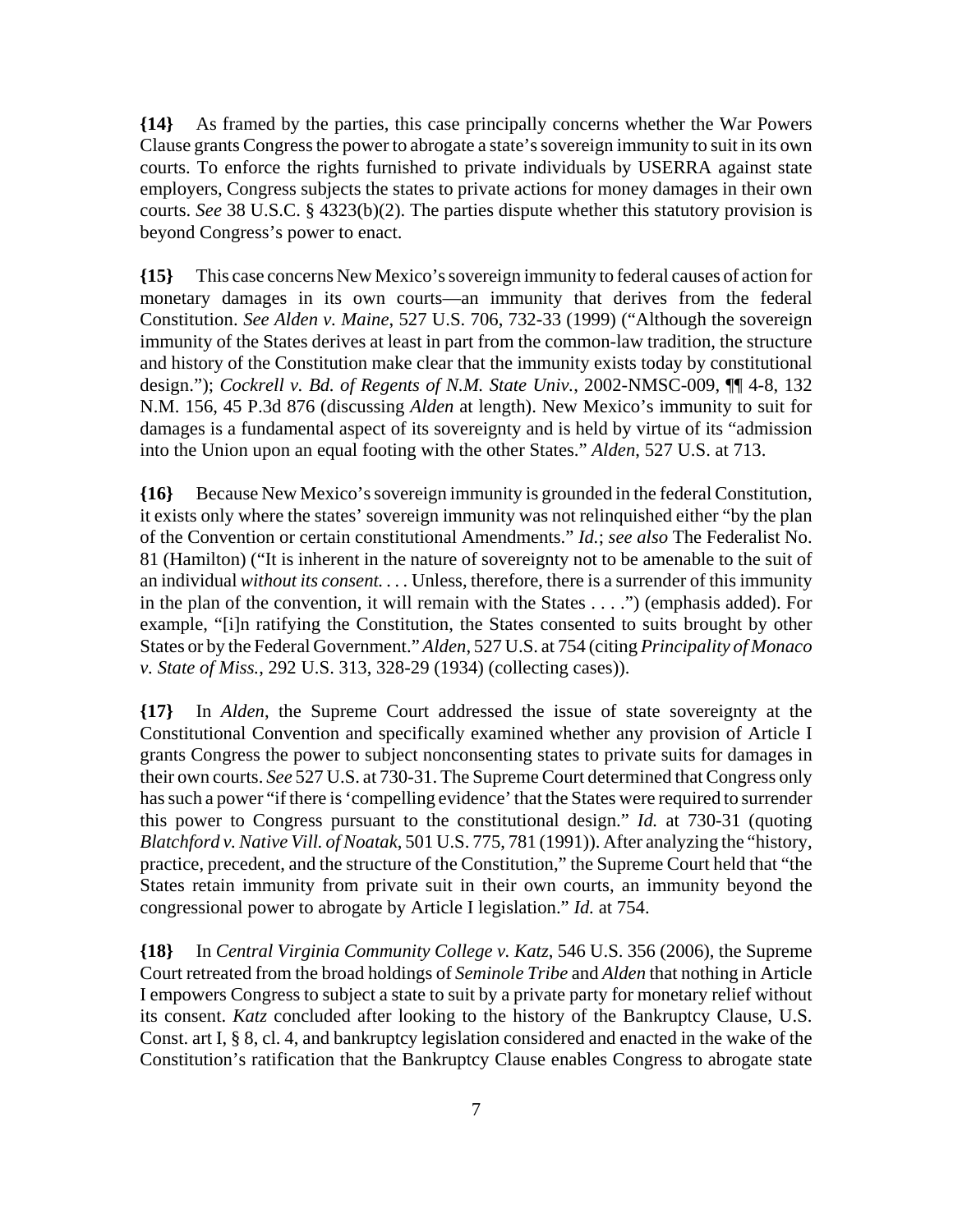sovereign immunity in bankruptcy proceedings. *See* 546 U.S. at 377 ("The ineluctable conclusion, then, is that States agreed in the plan of the Convention not to assert any sovereign immunity defense they might have had in proceedings brought pursuant to 'Laws on the subject of Bankruptcies.'" (quoting U.S. Const. art I, § 8, cl. 4)). *Katz*, therefore, applied the framework articulated in *Alden* to conclude that Congress's power under the Bankruptcy Clause includes a limited power to abrogate state sovereign immunity. *See id.* In so doing, *Katz* opened the door to arguments that constitutional history and structure show that Congress, by acting pursuant to other Article I powers, may subject the states to private suits absent their consent.

**{19}** Encouraged by the Supreme Court's holding in *Katz*, Ramirez, the New Mexico Office of the Attorney General (as an intervenor), and the United States (as an amicus curiae) argue that Congress's War Powers include the power to subject states to private suits for monetary relief without their consent. They maintain that this putative power sounds in the plan of the Convention.

**{20}** We decline to decide whether, pursuant to the constitutional structure outlined at the Convention and ratified thereafter, the states implicitly consented to Congress's authority under its War Powers to override their sovereign immunity. The resolution of that constitutional question is unnecessary to the disposition of this case; therefore, we do not address it. *See Allen v. LeMaster*, 2012-NMSC-001, ¶ 28, 267 P.3d 806 ("It is an enduring principle of constitutional jurisprudence that courts will avoid deciding constitutional questions unless required to do so." (internal quotation marks and citation omitted)). Instead, we address whether the New Mexico Legislature waived New Mexico's sovereign immunity to private suits seeking monetary relief for a state employer's alleged violation of a right guaranteed by USERRA.

## **3. Determining waiver of state sovereign immunity**

**{21}** New Mexico's privilege to assert its sovereign immunity in its own courts "does not confer upon the State a concomitant right to disregard the Constitution or valid federal law." *Alden*, 527 U.S. at 754-55. Sovereign immunity does not bar all judicial review of state compliance with federal law in New Mexico courts. For instance, a private individual may bring a federal cause of action seeking prospective, injunctive relief against a state officer. *See Gill v. Pub. Emps. Ret. Bd. of Pub. Emps. Ret. Ass'n of N.M.*, 2004-NMSC-016, ¶¶ 1, 28, 135 N.M. 472, 90 P.3d 491 (applying the doctrine of *Ex parte Young*, 209 U.S. 123 (1908), to private suits against state officials).

**{22}** Furthermore, the Legislature may consent to suits against the State. *See Cockrell*, 2002-NMSC-009, ¶ 13 ("[I]t is within the sole province of the Legislature to waive the State's constitutional sovereign immunity."). "The rigors of sovereign immunity are thus 'mitigated by a sense of justice which has continually expanded by consent the suability of the sovereign.'" *Alden*, 527 U.S. at 755 (quoting *Great N. Life Ins. Co. v. Read*, 322 U.S. 47, 53 (1944)). The Legislature may waive New Mexico's sovereign immunity with respect to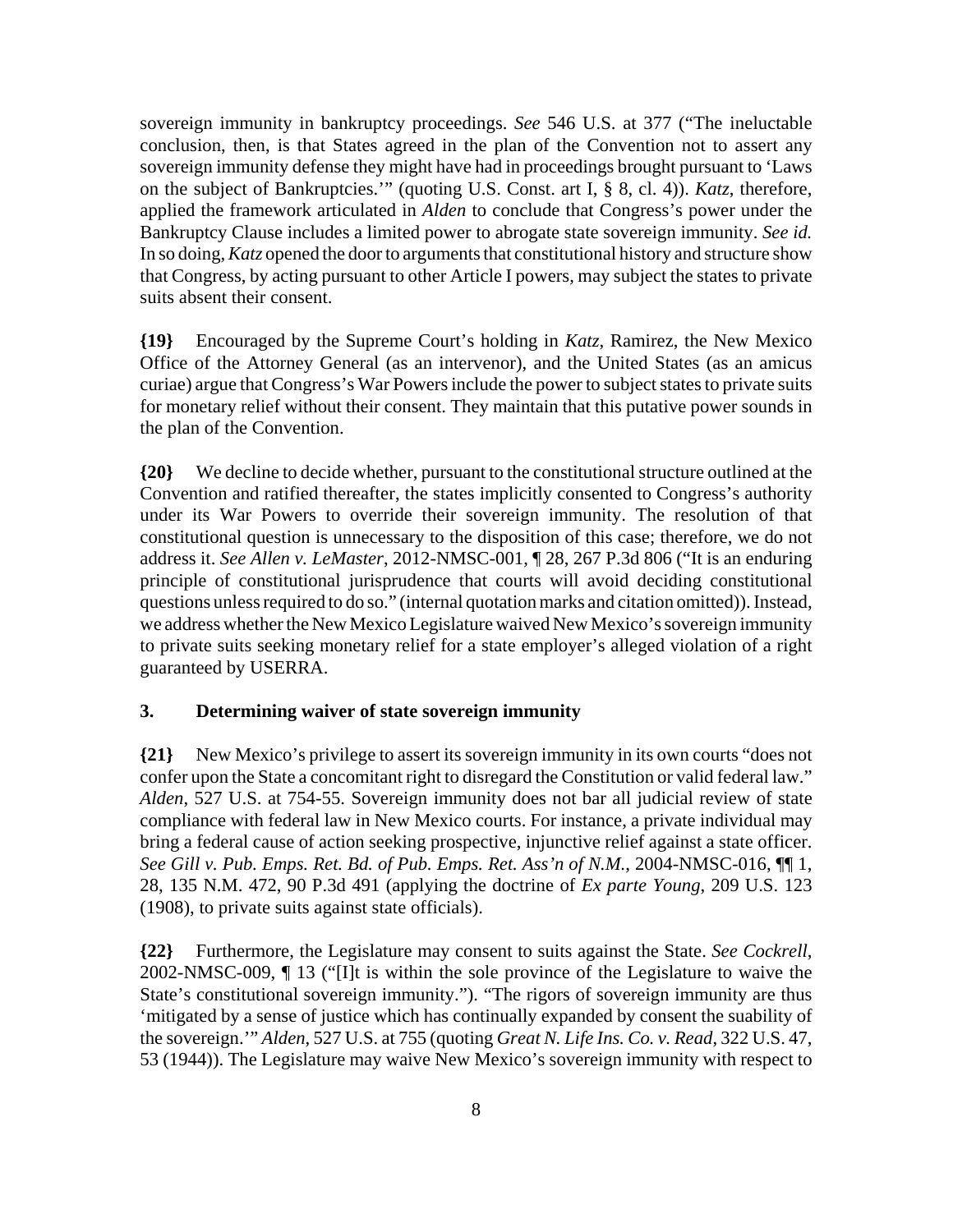causes of action that it creates. *See, e.g.*, NMSA 1978, § 14-2-12 (1993) (providing for enforcement, including the award of monetary damages, for a claim arising under the Inspection of Public Records Act); NMSA 1978, § 28-1-13(D) (2005) (providing for the State's monetary liability for injury to a person under the Human Rights Act). The Legislature may also waive New Mexico's immunity to federal causes of action that Congress creates through the exercise of its Article I powers. *See Cockrell*, 2002-NMSC-009, ¶ 13.

**{23}** This case turns on whether the Legislature waived the State's immunity to suit by enacting Section 20-4-7.1(B), which applies the rights created by USERRA to qualifying members of the New Mexico National Guard. *Cockrell* guides the resolution of this question. In *Cockrell*, this Court stated "that any waiver of the State's constitutional sovereign immunity must be clear and unambiguous." 2002-NMSC-009, ¶ 24. There, we specifically considered whether NMSA 1978, Section 37-1-23(A) (1976) waived the State's sovereign immunity in actions for overtime wages asserted under the Fair Labor Standards Act of 1938 (FLSA), 29 U.S.C. §§ 201-219 (2012). *Cockrell*, 2002-NMSC-009, ¶¶ 16-24. Section 37-1- 23(A) grants immunity to governmental entities "from actions based on contract, except actions based on a valid written contract." This Court concluded that this statute did not clearly and unambiguously indicate the Legislature's intent to make state entities amenable to suits asserting FLSA claims in state courts. *Cockrell*, 2002-NMSC-009, ¶ 24. We accordingly held that "Section 37-1-23 does not waive the State's constitutional sovereign immunity." *Cockrell*, 2002-NMSC-009, ¶ 22.

**{24}** We first look to the text of a statute to determine whether the Legislature's waiver of immunity is clear and unambiguous. For example, in *Cockrell* we first addressed whether the text of Section 37-1-23(A) indicated an express waiver of immunity. 2002-NMSC-009, ¶ 18. This Court determined that an FLSA claim, which is purely statutory, is not "based on a valid written contract" within the meaning of Section 37-1-23(A), even where there is a valid contract for employment incorporating the protections of the FLSA. *Cockrell*, 2002- NMSC-009, ¶ 18. Accordingly, this Court concluded that "Section 37-1-23 does not provide an express waiver of immunity for . . . FLSA claim[s]." *Cockrell*, 2002-NMSC-009, ¶ 18.

**{25}** With respect to a textual indication of waiver, we clarify that the Legislature is not required to employ certain magic words or a specific formulaic recital to express its intention to consent to suit in state court. In *Luboyeski v. Hill*, for example, this Court concluded that the State waived its immunity to private suits brought to enforce the New Mexico Human Rights Act under its provision that "'the state shall be liable the same as a private person.'" 1994-NMSC-032, ¶ 14, 117 N.M. 380, 872 P.2d 353 (quoting Section 28-1-13(D) (1987)). Other jurisdictions have also declined to adopt a magic-words test to discern a waiver of state sovereign immunity. *See, e.g.*, *Wichita Falls State Hosp. v. Taylor*, 106 S.W.3d 692, 697 (Tex. 2003) ("[W]e do not insist that the statute [waiving sovereign immunity] be a model of perfect clarity." (internal quotation marks and citation omitted)); *Klonis v. State, Dep't of Revenue*, 766 So. 2d 1186, 1189 (Fla. Dist. Ct. App. 2000) ("Although a waiver of sovereign immunity by a legislative enactment must be clear, specific, and unequivocal, no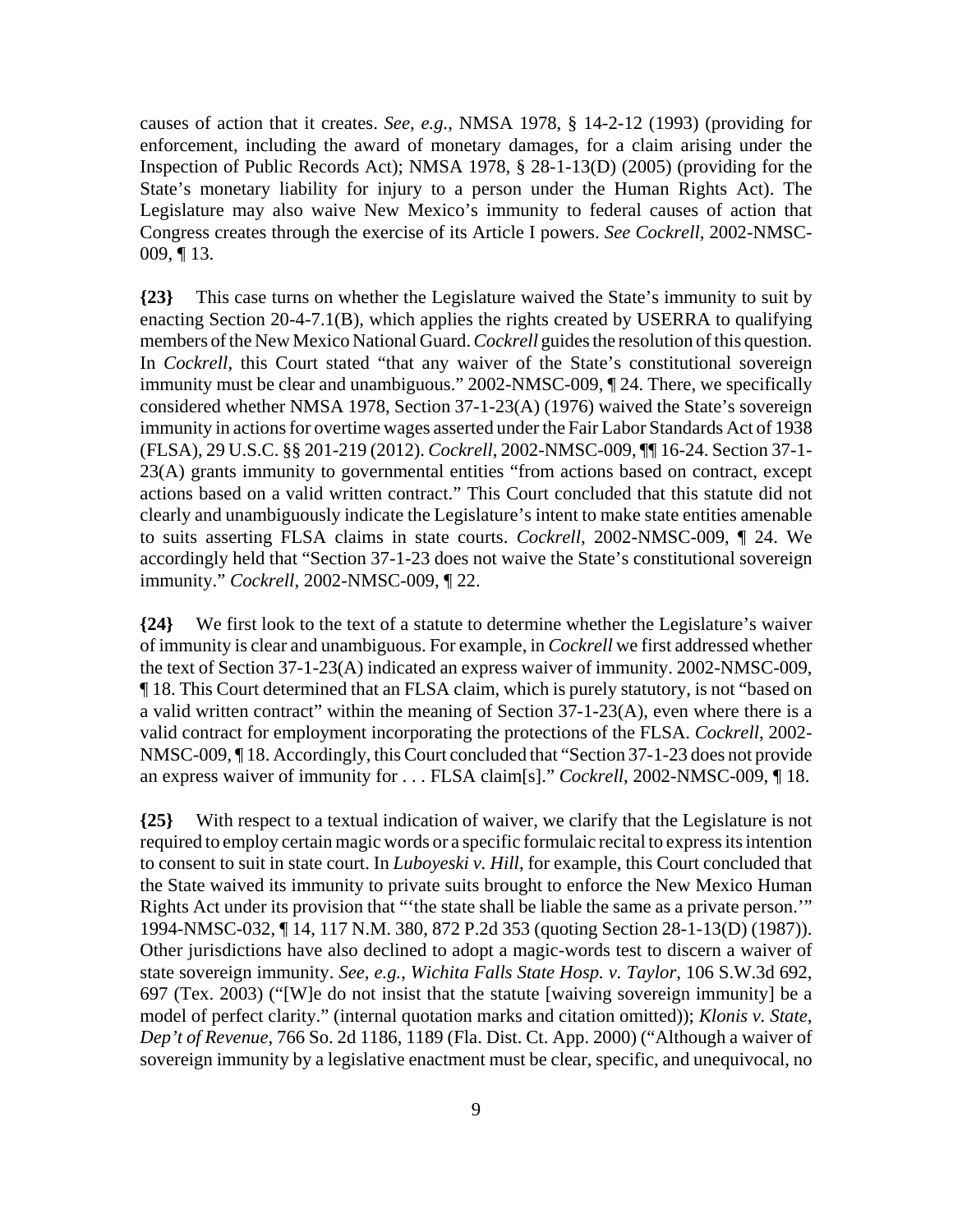particular magic words are required."). Like these courts, we do not favor any particular language by which the Legislature may render the State amenable to suit in its own courts.

**{26}** This Court may also discern a clear and unambiguous waiver by examining the purpose of a statute. The clear and unambiguous standard does not confine our statutory analysis to the text alone. For example, in *Cockrell*, after considering whether Section 37-1- 23(A) expressly waived immunity, this Court addressed whether the statute "implicitly evidence[d] a legislative intent to waive immunity from FLSA claims." 2002-NMSC-009, ¶ 19. *Cockrell* "recognized that the purpose of the legislative enactment containing Section 37-1-23 was to reinstate the sovereign immunity which had been abolished by *Hicks v. State*, subject to certain exceptions." *Cockrell*, 2002-NMSC-009, ¶ 22 (internal quotation marks and citation omitted). This Court determined that the purpose of the limited waiver of immunity expressed in Section 37-1-23(A) was to encourage parties who contract with state entities to do so in writing in order to ensure clear terms and to verify that the "governmental entity is authorized to enter into [the] contract." *Cockrell*, 2002-NMSC-009, ¶ 22 (alteration in original) (internal quotation marks and citation omitted). *Cockrell* concluded that the purposes of Section 37-1-23(A) did not support making state entities amenable to suit in state courts for alleged violations of the FLSA. *See Cockrell*, 2002-NMSC-009, ¶¶ 21-22.

**{27}** We clarify that the method that this Court employs to determine whether the Legislature waived New Mexico's immunity to suit in its own courts is not the method employed by the federal courts to discern a waiver of state sovereign immunity to suit in federal court. While the federal courts may hesitate to look beyond the statutory text to discern a state's consent to suit in the federal courts, *see, e.g.*, *Edelman v. Jordan*, 415 U.S. 651, 673 (1973), in *Cockrell*, this Court appropriately examined both the text and the purpose of a statute to determine the Legislature's intent to consent to suit in its own court. 2002-NMSC-009, ¶¶ 21-22. The federal courts' determination of waivers of sovereign immunity to suit in federal court is guided by federalism concerns that do not bear upon this Court's determination of the Legislature's consent to suit in the courts of New Mexico. *See Pennhurst State Sch. & Hosp. v. Halderman*, 465 U.S. 89, 99-100 (1984) ("A State's constitutional interest in immunity encompasses not merely *whether* it may be sued, but *where* it may be sued. . . . [B] ecause of the problems of federalism inherent in making one sovereign appear against its will in the courts of the other, a restriction upon the exercise of the federal judicial power has long been considered to be appropriate. . . ." (internal quotation marks and citation omitted)). Unlike the federal courts, when this Court interprets a statute to determine the Legislature's intent to waive sovereign immunity, we are concerned with the State's amenability to suit in *its own* courts. Thus, as in *Cockrell*, this Court will examine both statutory text and purpose to determine whether the Legislature clearly intended to waive the State's sovereign immunity to a federal cause of action in its own courts.

**{28}** We also make clear that any determination by this Court that the Legislature consented to suit in its own courts does not also mean that the Legislature consented to suit in the federal courts. *See Pennhurst*, 465 U.S. at 100 n.9 (noting that the United States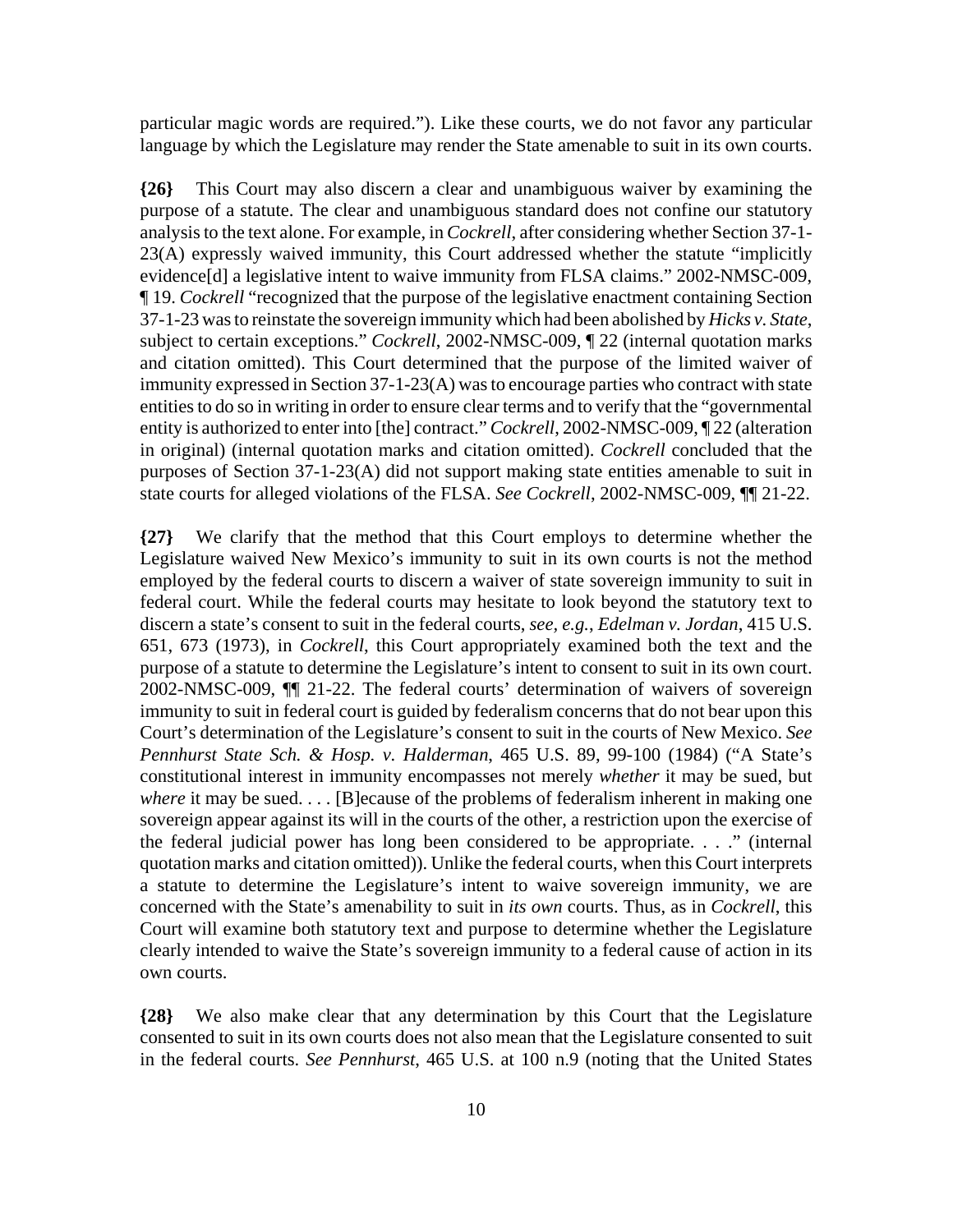Supreme Court "consistently has held that a State's waiver of sovereign immunity in its own courts is not a waiver of the Eleventh Amendment immunity in the federal courts"); *Great N. Life Ins.*, 322 U.S. at 54 ("[I]t is not consonant with our dual system for the Federal courts . . . to read the consent to embrace Federal as well as state courts.").

# **4. New Mexico waived sovereign immunity to USERRA claims**

**{29}** Ramirez contends that by enacting Section 20-4-7.1(B), the Legislature waived state sovereign immunity to his USERRA action. We agree. Section 20-4-7.1(B) provides as follows: "The rights, benefits and protections of the federal Uniformed Services Employment and Reemployment Rights Act of 1994 shall apply to a member of the national guard ordered to federal or state active duty for a period of thirty or more consecutive days." The Legislature enacted this provision in 2004, with knowledge of *Alden*'s holding that "the powers delegated to Congress under Article I . . . do not include the power to subject nonconsenting States to private suits for damages in state courts." *See Alden*, 527 U.S. at 712; 2004 N.M. Laws, ch. 37 § 1 (codified at § 20-4-7.1(B)). *See also Inc. Cty. of Los Alamos v. Johnson*, 1989-NMSC-045, ¶ 4, 108 N.M. 633, 776 P.2d 1252 (presuming that the legislature is well informed as to existing law).

**{30}** Under Section 20-4-7.1(B), the Legislature provided that members of the New Mexico National Guard who are ordered to active duty for at least thirty consecutive days will benefit from every applicable right that USERRA creates. Two of these rights are pertinent here. First, USERRA guarantees members of a uniformed service the right not to be denied "any benefit of employment by an employer on the basis" of their membership in a uniformed service. 38 U.S.C. § 4311(a). Second, USERRA creates a private right of action for damages against a state employer to remedy violations of USERRA's substantive antidiscrimination protections. *See* 38 U.S.C. §§ 4323(a)(3), (d)(1)(B)-(C), 4311(a).

**{31}** Section 20-4-7.1(B) guarantees both the substantive antidiscrimination right and the right of action against a state employer to members of the national guard ordered to federal or state active duty for a period of thirty or more consecutive days. Section 20-4-7.1(B) adopts the rights guaranteed by USERRA without limitation. The statutory provision contains no suggestion that it only extends *some* of the rights created by USERRA. *See* § 20- 4-7.1(B). It does not suggest that the Legislature intended to extend USERRA's substantive antidiscrimination right to members of the New Mexico National Guard but to withhold USERRA's right to a remedy for damages. *See id.* We therefore have no reason to construe the statute as not conferring USERRA's right of action against state employers to national guard members.

**{32}** Other relevant statutes counsel against such a construction, and we read statutes in pari materia to ascertain legislative intent. *See State v. Davis*, 2003-NMSC-022, ¶ 12, 134 N.M. 172, 74 P.3d 1064. The Legislature has made clear that "[t]he intent of the New Mexico Military Code and all laws and regulations of the state affecting the military forces is to reasonably conform to all laws and regulations of the United States affecting the same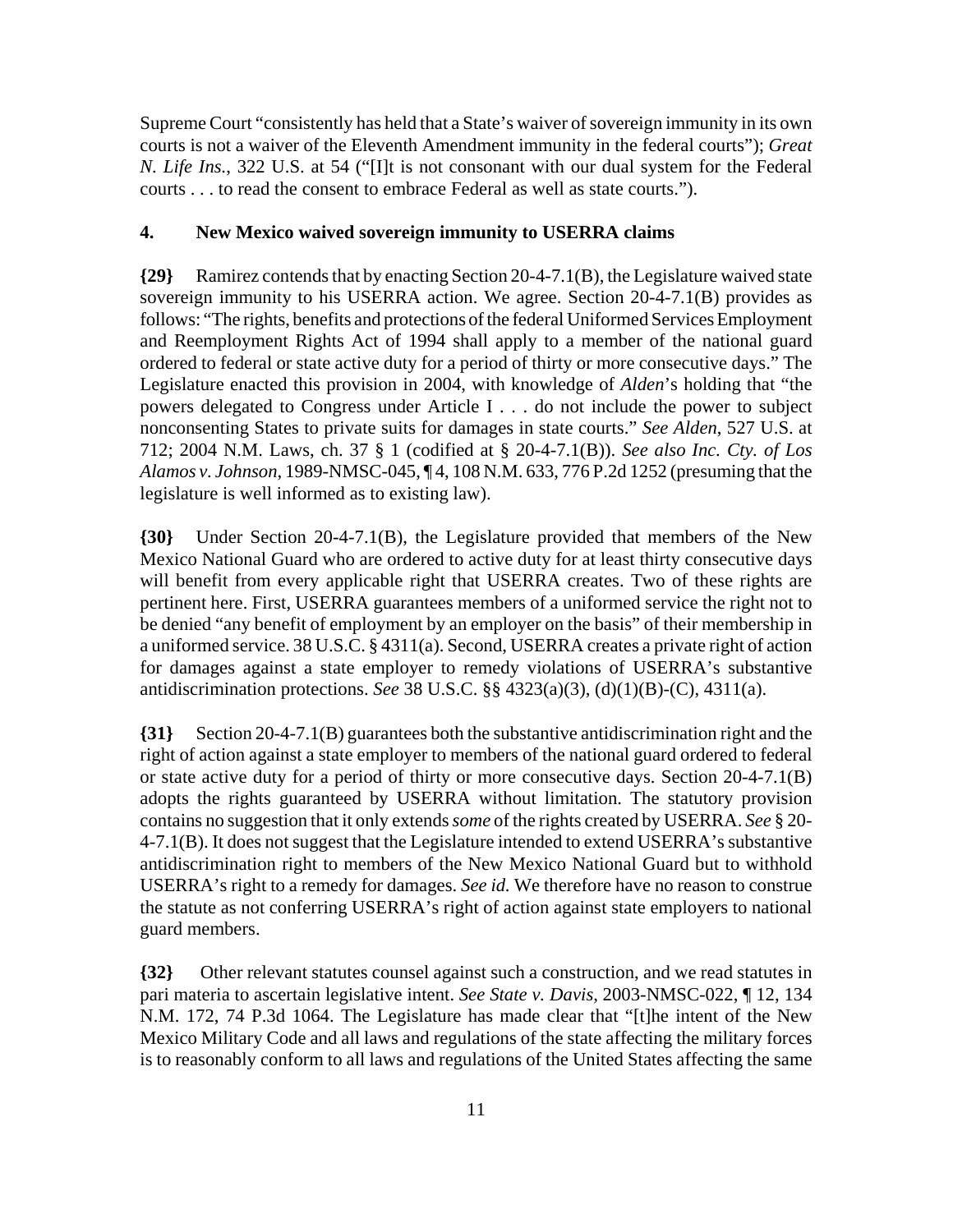subjects, except as otherwise expressly provided with respect to military justice." NMSA 1978, § 20-1-2 (1987). Furthermore, it has long been the policy of New Mexico to provide a private right of action for damages against the State as an employer for the failure to reemploy a qualifying service member who returns to state employment from active duty. *See* NMSA 1978, Section 28-15-3 (1941, amended 1971) (creating a private right of action to enforce the substantive rights created by NMSA 1978, Section 28-15-1 (1941)). To be sure, Sections 28-15-1 and 28-15-3 would not provide Ramirez with a remedy because those provisions guard against a state employer's failure to reemploy a qualifying service member and Ramirez was reemployed by CYFD. Ramirez complained of separate adverse employment actions, including termination, taken by CYFD because of his military service. Nevertheless, the Legislature's creation of a private right of action for qualifying service members to recover from the discrimination of not being reemployed because of their uniformed service strongly supports that, by enacting Section 20-4-7.1(B), the Legislature intended to create a right of action for qualifying service members to recover from other forms of employment discrimination. Thus, in light of both the Legislature's longstanding willingness to confer a private right of action against state employers on service members who return from active duty and suffer the employment discrimination of not being reemployed because of their military service (as indicated by Section 28-15-3) and the Legislature's intent that New Mexico law conform to federal law with respect to the military forces (as expressed by Section 20-1-2), it is clear that Section 20-4-7.1(B) confers on members of the New Mexico National Guard who are ordered to federal or state active duty for a period of thirty or more consecutive days a private right of action for damages against the State to remedy a violation of USERRA's substantive antidiscrimination rights.

**{33}** Other courts, when confronted with the same issue, have interpreted statutes similar to Section 20-4-7.1(B) and Section 20-1-2 to indicate a legislative intent to waive immunity to private USERRA actions. *See Scocos v. State Dep't of Veteran Affairs*, 819 N.W.2d 360, 366-67 (Wis. Ct. App. 2012) (holding that a statute providing that the discharge from federal active duty of persons restored to state employment is subject to all federal laws affecting any private employment was sufficient to authorize the plaintiff's claims against the state under USERRA); *Panarello v. State*, 2009 WL 3328484, at \*4 (R.I. Super. Jan. 22, 2009) ("This Court will not reach the constitutional question raised above because it is clear that the [Wisconsin Legislature] waived the State's sovereign immunity by necessary implication when it incorporated USERRA, without qualification, within its general laws.").

**{34}** When the Legislature creates a right of action for damages against the State it thereby makes the State liable to suit. *See Luboyeski*, 1994-NMSC-032, ¶ 14 (holding that the Human Rights Act's provisions permitting plaintiffs to obtain damages and attorney's fees from the State waived the State's sovereign immunity created by the Tort Claims Act). When enacting Section 20-4-7.1(B), the Legislature furnished qualifying members of the New Mexico National Guard a right of action against state employers for money damages if they are denied any benefit of employment by a state employer on the basis of their membership in the national guard or their service to this State and the United States. Therefore, we conclude that the Legislature consented to private USERRA suits for damages against state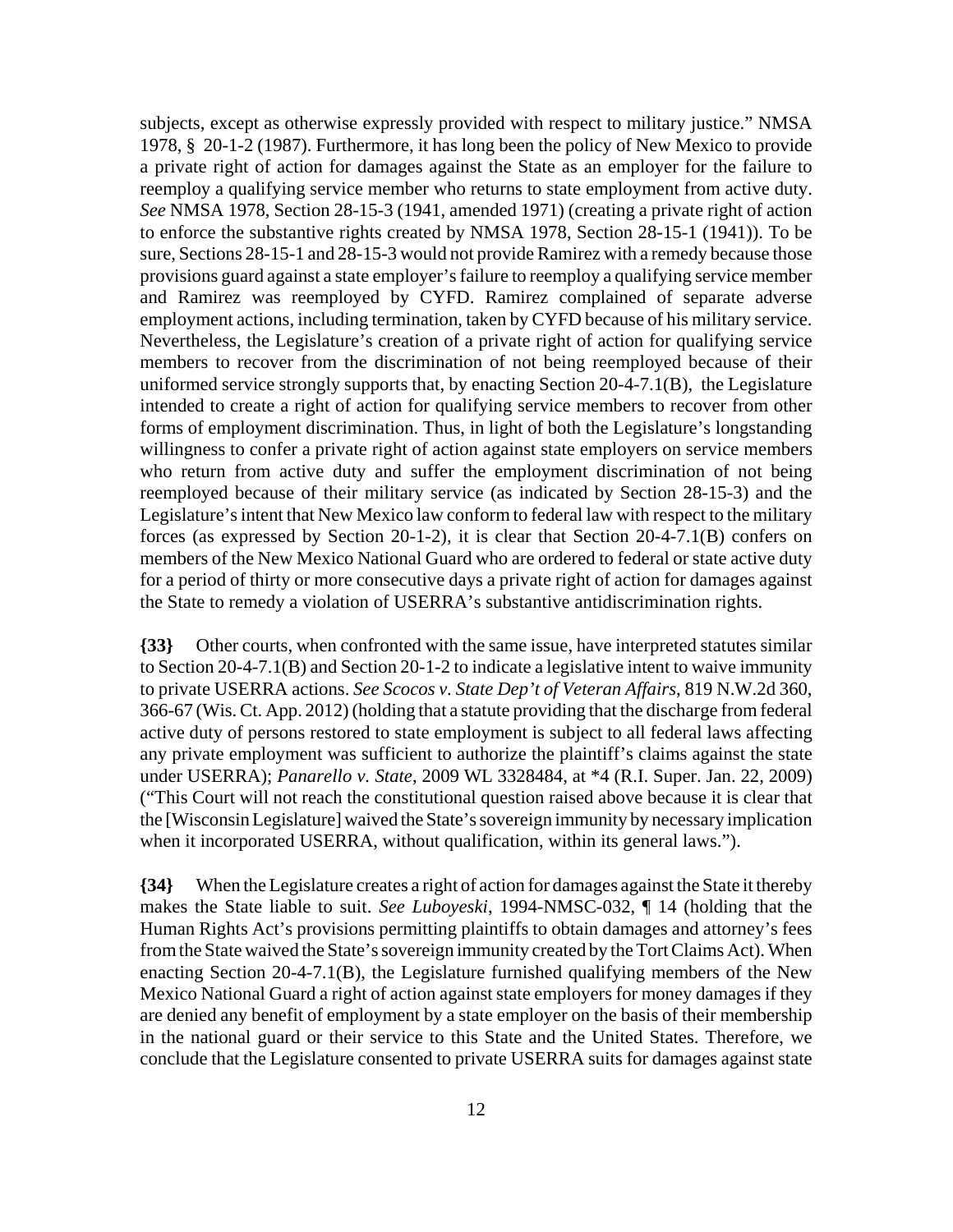employers.

**{35}** Our analysis differs from the reasoning of the Court of Appeals. The Court of Appeals first determined that the War Powers Clause does not grant Congress the power to subject nonconsenting states to private suits for damages in their own courts. *Ramirez*, 2014- NMCA-057, ¶¶ 17-18. The Court of Appeals then reasoned that Sections 20-1-2 and 20-4- 7.1(B), which serve to confer the rights created by USERRA on qualifying members of the New Mexico National Guard, cannot have extended USERRA's jurisdictional provision that a private right of action may be brought in a state court. Accordingly, the Court of Appeals concluded that neither Section 20-1-2 nor Section 20-4-7.1(B) waived New Mexico's sovereign immunity to private USERRA actions seeking monetary damages. *Ramirez*, 2014- NMCA-057, ¶ 25.

**{36}** Unlike the Court of Appeals, we do not decide whether the War Powers Clause grants Congress the power to abrogate state sovereign immunity. Whether USERRA's jurisdictional provision that enforcement actions "may be brought in a State court" is *ultra vires*, and, consequently, whether the Legislature could have validly extended that jurisdictional provision, are issues inapposite to the proper resolution of this case. 38 U.S.C. § 4323(b)(2). New Mexico's district courts are courts of general jurisdiction. *Trujillo v. State*, 1968-NMSC-179, ¶ 3, 79 N.M. 618, 447 P.2d 279. Their power to adjudicate claims is grounded in the New Mexico Constitution, not in a federal statute. N.M. Const., art. VI, § 13.

**{37}** In the light of the text and purpose of Section 20-4-7.1(B), the Legislature clearly conferred USERRA's antidiscrimination rights on qualifying members of the New Mexico National Guard and extended USERRA's private right of action for damages against state employers that violate those antidiscrimination rights. In so doing, the Legislature waived New Mexico's immunity to suit.

## **III. CONCLUSION**

**{38}** For the foregoing reasons, we reverse the decision of the Court of Appeals and reinstate the district court's judgment and damage award.

# **{39} IT IS SO ORDERED.**

**JUDITH K. NAKAMURA, Justice**

**\_\_\_\_\_\_\_\_\_\_\_\_\_\_\_\_\_\_\_\_\_\_\_\_\_\_\_\_\_\_\_\_\_\_\_\_**

## **WE CONCUR:**

# **\_\_\_\_\_\_\_\_\_\_\_\_\_\_\_\_\_\_\_\_\_\_\_\_\_\_\_\_\_\_\_\_\_\_\_\_ CHARLES W. DANIELS, Chief Justice**